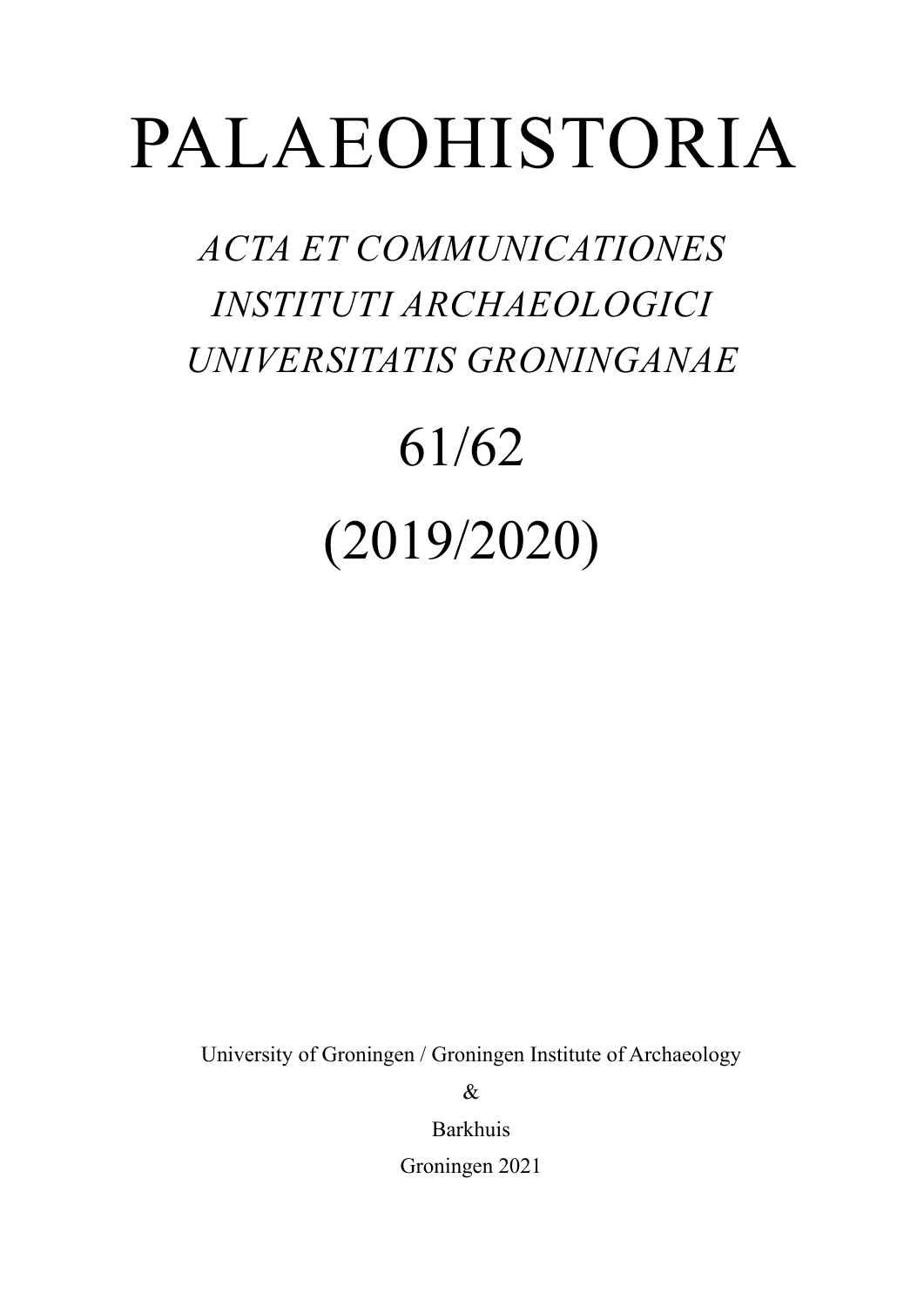*Editorial staff* P.A.J. Attema, E. Bolhuis, R.T.J. Cappers, P.D. Jordan, F. Kramer (Editorial Coordinator), M.A. Los-Weijns, S. Needs-Howarth (Copy Editor), D.C.M. Raemaekers, S. Voutsaki

*Drawing office* S.E. Boersma, E. Bolhuis (Coordinator), M.A. Los-Weijns, S. Tiebackx

*Address* University of Groningen Groningen Institute of Archaeology Poststraat 6 9712 ER Groningen The Netherlands gia@rug.nl

*Website* www.palaeohistoria.nl DOI: https://doi.org/10.21827/5beaafbcc2bf2

*Publisher's address* Barkhuis Kooiweg 38 9761 GL Eelde The Netherlands info@barkhuis.nl www.barkhuis.nl

*Typesetting* Hannie Steegstra

*Cover design* S.E. Boersma

*Cover*

A decorated Late Postclassic Mixtec human skull from Teotitlán del Camino, Oaxaca, Mexico, possibly dating to c.1400–1520 CE. The type of adhesive used to affix the mosaic to the skull raised some doubts about the authenticity of the object. Photo P. Erdil. (Collection Nationaal Museum van Wereldculturen. Coll.No. RV-4007-1.)

ISSN 0552-9344 ISBN 9789493194298

Copyright © 2021 Groningen Institute of Archaeology, University of Groningen, the Netherlands.

All rights reserved. No part of this publication or the information contained herein may be reproduced, stored in a retrieval system, or transmitted in any form or by any means, electronical, mechanical, by photocopying, recording or otherwise, without prior written permission from the Groningen Institute of Archaeology, University of Groningen.

Although all care is taken to ensure the integrity and quality of this publication and the information herein, no reponsibility is assumed by the publishers nor the authors for any damage to property or persons as a result of operation or use of this publication and/or the information contained herein.